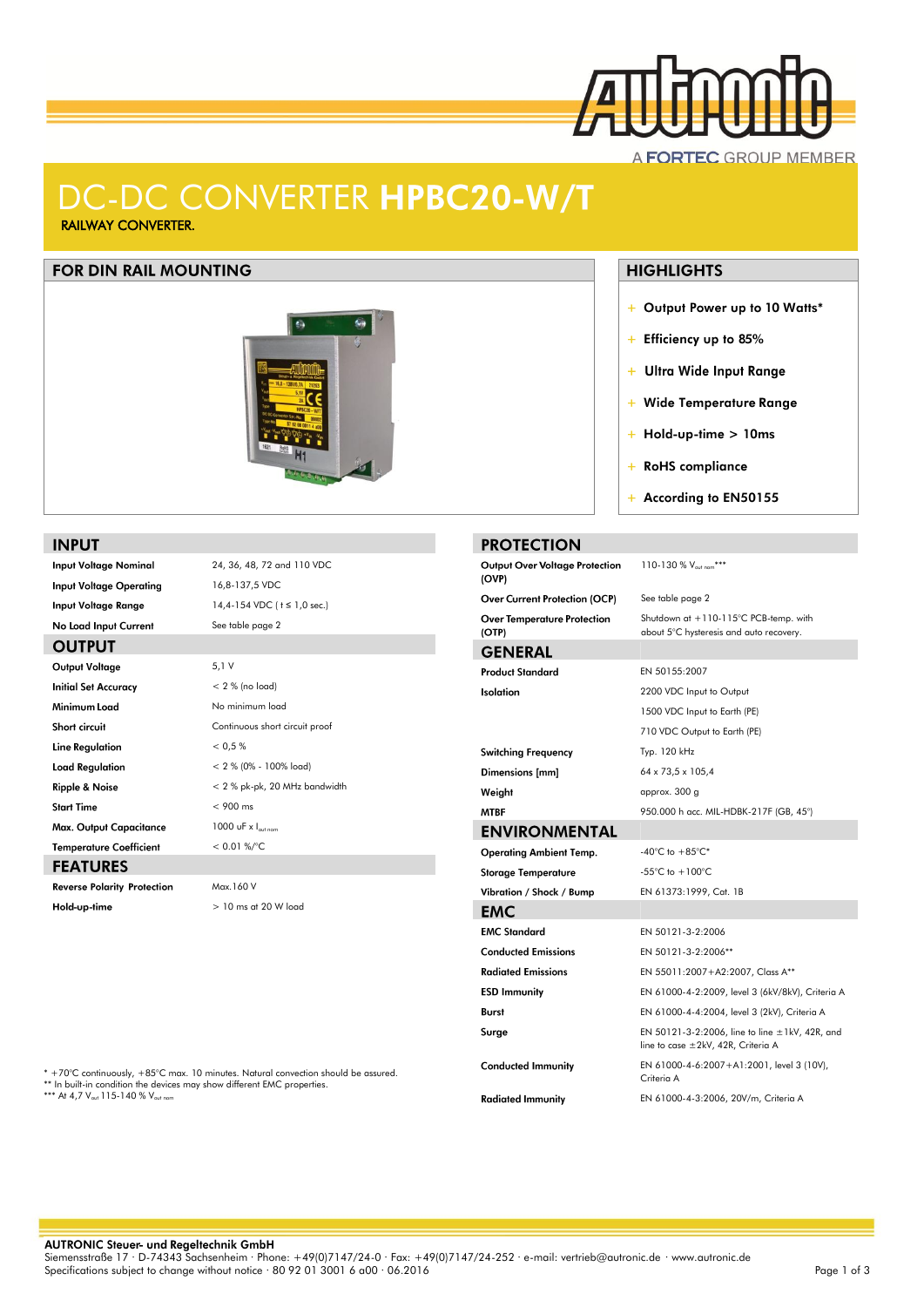For  $T_{amb} = 25^{\circ}C$ , V<sub>in nom</sub>, I<sub>out nom</sub>, unless otherwise specified

# SPECIFICATION Input 14,4 - 154 VDC

|                      | <b>TYPE</b>                                                                  |      | HPBC20-W/T                                    |         |          |         |       |
|----------------------|------------------------------------------------------------------------------|------|-----------------------------------------------|---------|----------|---------|-------|
|                      | <b>ORDER NUMBER</b>                                                          |      | 87 92 08 0011 4                               |         |          |         |       |
|                      | <b>CHARACTERISTIC</b>                                                        | Unit |                                               |         |          |         |       |
| <b>INPUT</b>         | <b>Input Voltage Nominal</b>                                                 | V    | 24                                            | 36      | 48       | 72      | 110   |
|                      | Input Voltage Range                                                          | V    | 14,436                                        | 21, 651 | 28,867,2 | 43,2101 | 66154 |
|                      | Under Voltage Turn-on                                                        | V    | < 15, 016, 8                                  |         |          |         |       |
|                      | Under Voltage Turn-off                                                       | V    | <12,014,4 (14,4V < Vin < 16,8V at t > 1 sec.) |         |          |         |       |
|                      | Input Current @ Full Load                                                    | Α    | 0,5                                           | 0,33    | 0,25     | 0,17    | 0,11  |
|                      | Input Current @ No Load                                                      | A    | 0,09                                          | 0,06    | 0,05     | 0,03    | 0,02  |
|                      | <b>Recommended External Fuse</b>                                             | Α    | 2,0                                           |         |          |         |       |
| <b>OUTPUT</b>        | Output Voltage Nominal                                                       | V    | 5,1                                           |         |          |         |       |
|                      | Output Current Nominal                                                       | Α    | 2,0                                           |         |          |         |       |
|                      | Output Power                                                                 | W    | 10                                            |         |          |         |       |
|                      | Efficiency @ Full Load (typical)                                             | %    | 83                                            | 84      | 84       | 84,5    | 87    |
| Output Current limit |                                                                              |      | 4,05,0                                        |         |          |         |       |
|                      | Short Circuit Current (typical)                                              |      | 8 (pulse approx. 3Hz)*                        |         |          |         |       |
|                      | <b>Transient Response</b><br>25 % / 75 % Load Step<br>Recovery Time $<$ 1 ms | mV   | ±150                                          |         |          |         |       |

\*Peak current pulsating